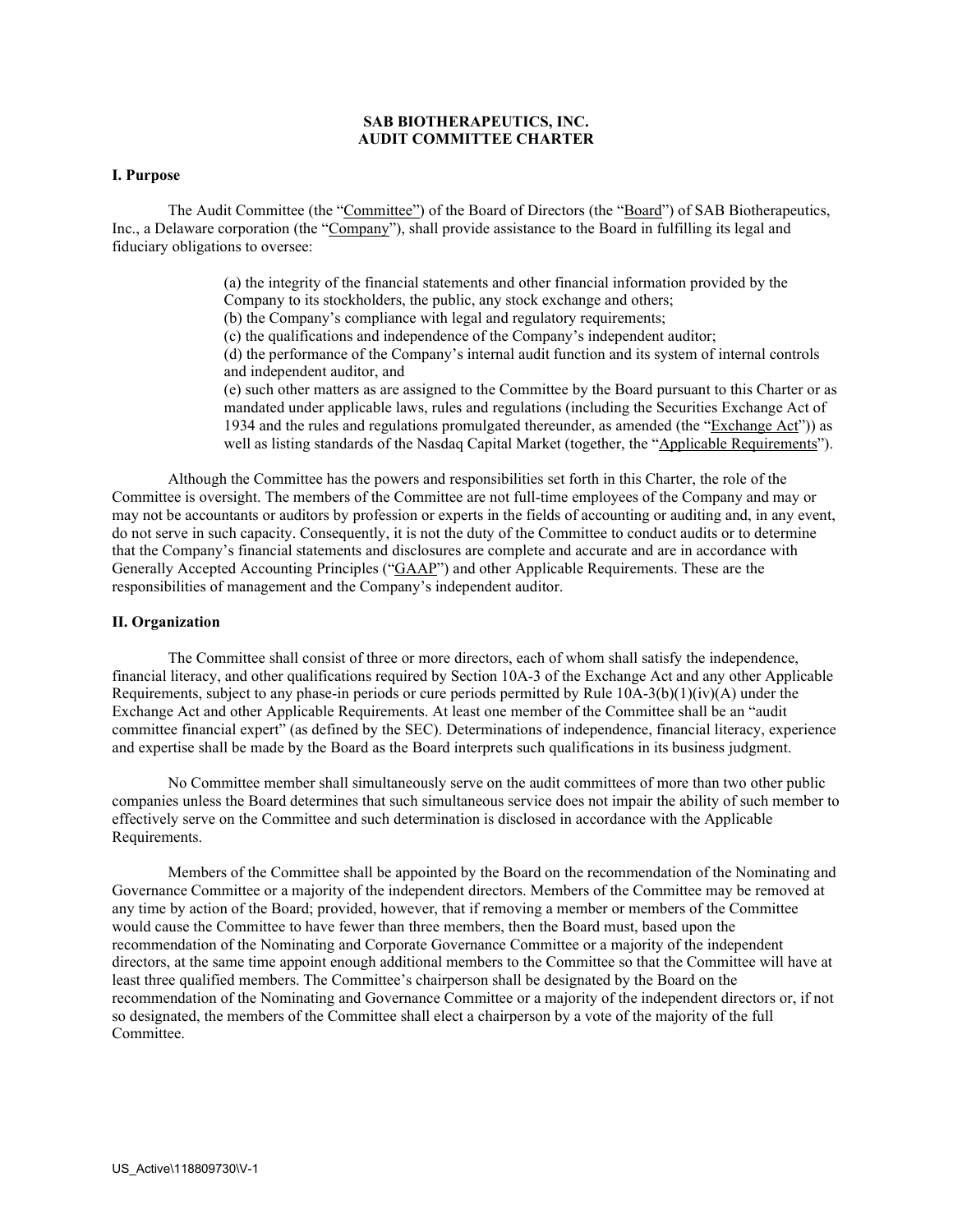The Committee may form and delegate authority to subcommittees from time to time as it sees fit, provided that the subcommittees are composed entirely of directors who satisfy the applicable independence requirements of the Company's corporate governance guidelines and the Applicable Requirements.

### **III. Meetings**

The Committee shall meet at least four times per year on a quarterly basis, or more frequently as required. Meetings shall be called by the chairperson of the Committee or, if there is no chairperson, by a majority of the members of the Committee. Meetings may be held telephonically or by other electronic means to the extent permitted by the Company's organizational documents and applicable law. Committee actions may be taken by unanimous written consent.

The Committee shall also meet periodically with management and the Company's independent auditor in separate executive sessions to discuss any matters that the Committee or each of these groups believe should be discussed privately.

The Committee shall maintain minutes of its meetings and records relating to those meetings.

### **IV. Authority and Responsibilities**

In fulfilling its duties and responsibilities hereunder, the Committee will be entitled to rely reasonably on (a) the integrity of those persons within the Company and the professionals and experts (such as the Company's independent auditor) from whom it receives information, (b) the accuracy of the financial and other information provided to the Committee by such persons and (c) representations made by the Company's independent auditor as to any services provided by such firm to the Company.

To fulfill its responsibilities, the Committee shall:

### **With respect to the engagement of the Company's independent and other auditors:**

- 1. Be directly responsible for (a) the appointment, compensation, retention, replacement, (including termination), scope and oversight of the work of any independent registered public accounting firm engaged by the Company (including for the purpose of preparing or issuing an audit report or performing other audit, review or attestation services or other work for the Company), and (b) the resolution of any disagreements between management and any such firm regarding financial reporting.
- 2. Have the sole authority to review in advance, and pre-approve (which may be pursuant to pre-approval policies and procedures established by the Committee) all audit or non-audit services to be provided by the Company's independent or other auditors as permitted by Section 10A of the Exchange Act and to approve all related fees and other terms of engagement. The Committee shall also review and approve disclosures required to be included by the Company in periodic reports filed with the Securities and Exchange Commission (the "SEC") under Section 13(a) of the Exchange Act with respect to audit and non-audit services.
- 3. At least annually, obtain and review a formal written report from the Company's independent auditor (a) describing such firm's internal quality control procedures, (b) describing any material issues raised by the most recent internal quality control review, peer review or Public Company Accounting Oversight Board ("PCAOB") review or inspection of such firm, or by any inquiry or investigation by governmental or professional authorities, within the preceding five years, respecting one or more independent audits carried out by such firm, and any steps taken to deal with any such issues, and (c) assessing such firm's independence, including delineating all relationships and engagements that may reasonably be thought to bear on the independence of the auditor, including those between the auditor and the Company. The Committee shall discuss this report with the Company's independent auditor and shall take appropriate action to ensure the independence of the independent auditor and to address any other matters based on such report.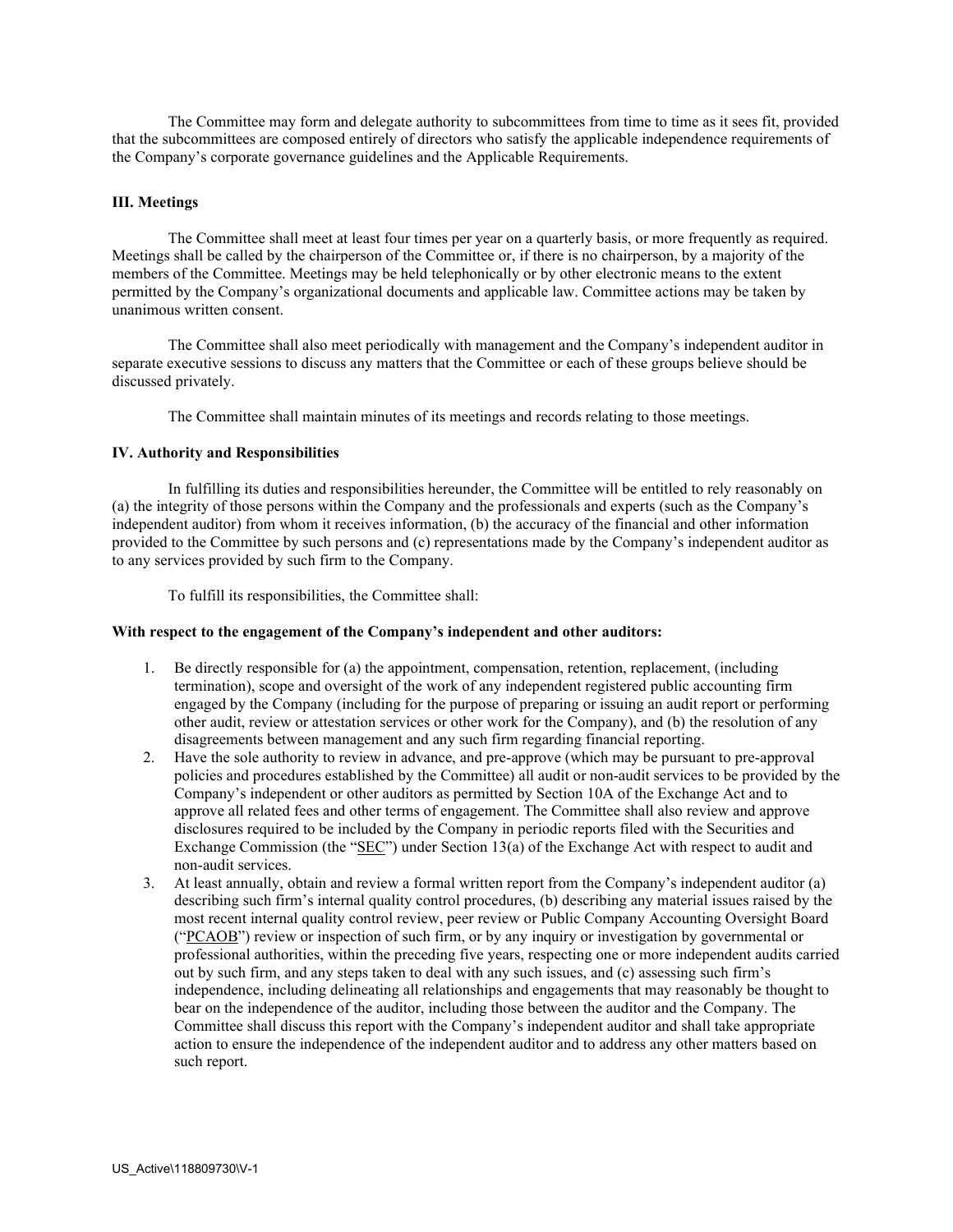- 4. Confirm that the "lead partner," the "concurring partner" and the other "audit partner" rotation requirements under the Applicable Requirements, including Regulation S-X have been complied with and set clear policies for audit partner rotation in compliance with applicable laws and regulations.
- 5. Review all reports and communications required to be submitted by the Company's independent registered public accounting firm to the Committee under Section 10A of the Securities Exchange Act and other Applicable Requirements. Such reports should describe (i) the independent registered public accounting firm's internal quality-control procedures, (ii) any material issues raised by the most recent internal quality-control review, or peer review, of the audit firm, or by any inquiry or investigation by governmental or professional authorities within the preceding five years respecting one or more independent audits carried out by the firm and any steps taken to deal with such issues and (iii) all relationships between the independent registered public accounting firm and the Company to assess the independent registered public accounting firm's independence.
- 6. At least annually, evaluate the performance of the Company's independent auditor, including the lead audit partner. In making its evaluation, the Committee should take into account the opinions of management and the internal audit group.
- 7. Review and discuss with the Company's independent auditor all relationships the auditor has with the Company and evaluate the auditor's continued independence.
- 8. Determine the Company's hiring policies regarding partners, employees and former partners and employees of the Company's independent auditor.

# **With respect to the Company's financial statements and other financial reporting:**

- 9. Review and discuss the Company's annual audited and quarterly unaudited financial statements with management (including the Company's internal audit group) and the Company's independent auditor, including disclosures made in "Management's Discussion and Analysis of Financial Condition and Results of Operations" to be included in the Company's annual report on Form 10-K or quarterly reports on Form 10-Q.
- 10. Recommend to the Board whether the Company's annual audited financial statements should be included in the Company's annual report for filing with the SEC and timely prepare the report required by the SEC to be included in the Company's annual proxy statement, if applicable, and any other reports of the Committee required by any Applicable Requirement.
- 11. Review and discuss with management and the Company's independent auditor (a) major issues regarding, or significant changes in, the Company's accounting principles and financial statement presentations, (b) analyses prepared by management or the Company's independent auditor concerning significant financial reporting issues and judgments made in connection with the preparation of the financial statements, (c) the effect of regulatory and accounting initiatives, as well as off-balance sheet structures, on the financial statements of the Company, and (d) the type and presentation of information to be included in earnings press releases and any financial information and earnings guidance provided to analysts and rating agencies.
- 12. Prior to the filing of any audited financial statements with the SEC, review with management and the Company's independent auditor (a) all critical accounting policies and practices used by the Company, (b) all alternative accounting treatments of financial information reported in GAAP related to material items that have been discussed with management, including the ramifications of the use of such alternative treatments and disclosures and the treatment preferred by the Company's independent auditor, (c) any reports or communications (and management's responses thereto) submitted to the Committee by the Company's independent auditor in accordance with PCAOB Auditing Standard No. 16, *Communications with Audit Committees*, as amended or supplemented, and (d) any other material written communications between the Company's independent auditor and management.
- 13. Periodically review separately with each of management, the Company's independent auditor and the internal audit group (a) any significant disagreement between management and the Company's independent auditor or the internal audit group in connection with the preparation of the financial statements, (b) any audit problems or difficulties encountered during the course of the audit, including any restrictions on the scope of work or access to required information, and (c) management's response to each. The Committee shall discuss with the independent auditor material issues on which the national office of the independent auditor was consulted by the Company's audit team.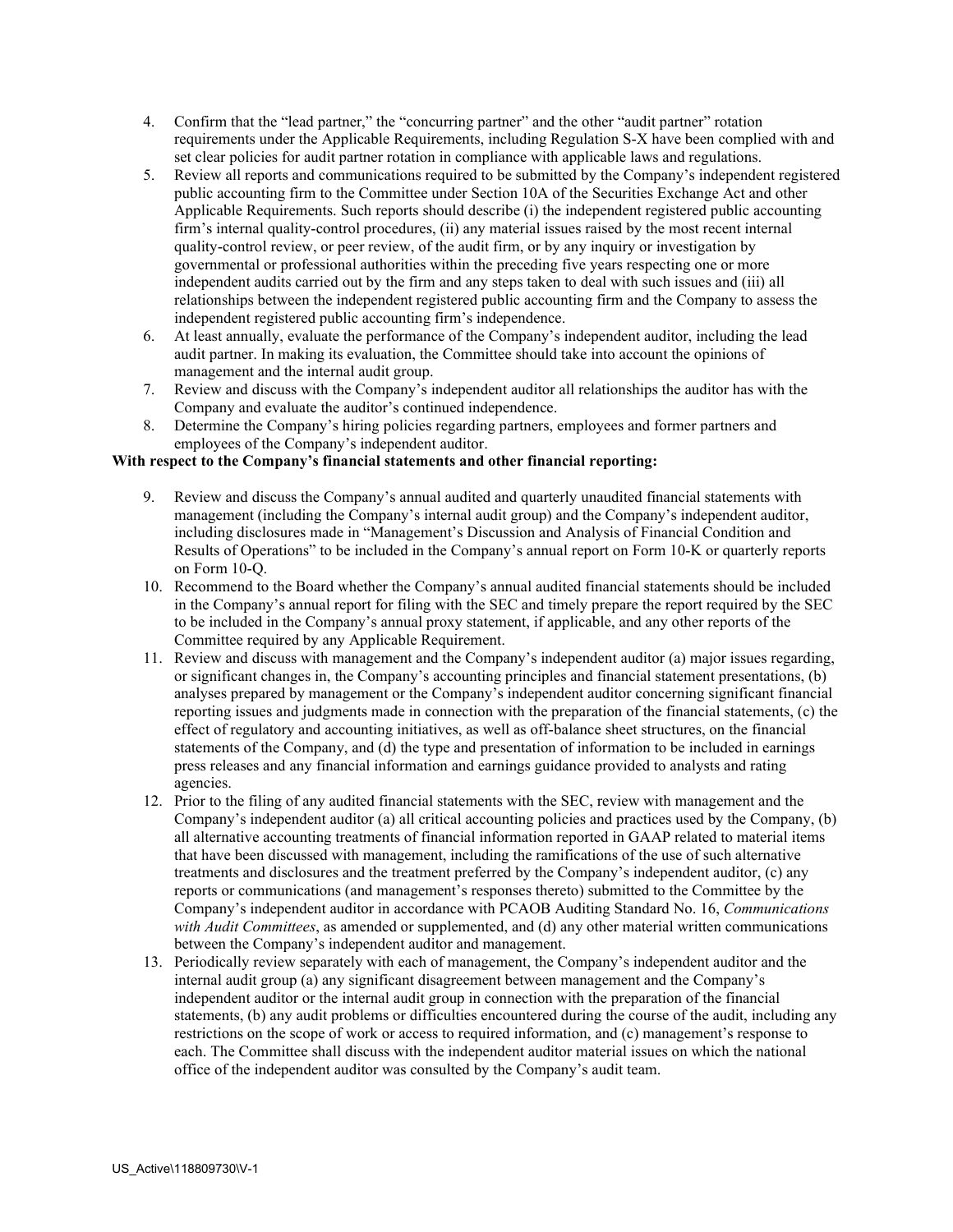- 14. Periodically discuss with the Company's independent auditor, without management being present, (a) their judgment about the quality, integrity and appropriateness of the Company's accounting principles and financial disclosure practices as applied in its financial reporting and (b) the completeness and accuracy of the Company's financial statements.
- 15. Review and discuss with management the Company's earnings press releases, including the use of non-GAAP financial measures and other "pro forma" or "adjusted" presentations, as well as financial information and earnings guidance provided to analysts and rating agencies. Such discussions may be general (consisting of discussing the types of information to be disclosed and the types of presentations to be made), and each earnings release or each instance in which the Company provides earnings guidance need not be discussed in advance.
- 16. Review and discuss with management all material off-balance sheet transactions, arrangements, obligations (including contingent obligations) and other relationships of the Company with unconsolidated entities or other persons.
- 17. Review and approve the Company's decision to enter into swaps and other derivatives transactions that are exempt from exchange-execution and clearing under "end-user exception" regulations established by the Commodity Futures Trading Commission; and review and approve the Company's policies governing the Company's use of swaps and other derivatives transactions subject to the end- user exception.
- 18. Review and discuss with management and the internal audit group the Company's major financial risk exposures and management's risk assessment and risk management policies.

## **With respect to the internal controls:**

- 19. Review with the person responsible for the Company's internal controls, the scope and plan of the work to be done and the responsibilities, budget, audit plan, activities, organizational structure and staffing as needed.
- 20. Receive reports on the status of significant findings and recommendations, and management's responses.
- 21. Review on an annual basis the performance of the internal controls.
- 22. In consultation with the Company's management and independent auditor, review the adequacy of the Company's internal controls, disclosure processes and its procedures designed to ensure compliance with laws and regulations, and any special audit steps adopted in light of material control deficiencies.
- 23. Review (a) the internal control report prepared by management, including management's assessment of the effectiveness of the Company's internal control over financial reporting and (b) the Company's independent auditor's attestation, and report, on the assessment made by management, in each case, as and when required by Section 404 of the Sarbanes-Oxley Act of 2002. Discuss with management and the independent auditor any changes in internal control over financial reporting disclosed or considered for disclosure in the Company's periodic filings with the SEC.
- 24. Review with management and the Company's independent auditor any reports or disclosure submitted by management to the Committee as contemplated by the certifications required under Section 302 of the Sarbanes-Oxley Act of 2002.
- 25. Review with management any management letters and the steps management intends to take to address the issues raised by those letters.

### **With respect to the Company's compliance programs:**

- 26. Monitor compliance with the Company's Code of Conduct and Ethics, and oversee, review and discuss with management, at least annually, the implementation and effectiveness of the Company's compliance and ethics programs. Review and take appropriate action with respect to any reports to the Committee from legal counsel for the Company concerning any material violation of securities law or breach of fiduciary duty or similar violation by the Company, its subsidiaries or any person acting on their behalf. As appropriate, the Committee shall report and make recommendations to the Board with respect to these matters.
- 27. Establish procedures for (a) the receipt, retention and treatment of complaints received by the Company regarding accounting, internal accounting controls or auditing matters and (b) the confidential, anonymous submission by employees of the Company or any subsidiary or affiliate of the Company whose financial information is included in the Company's financial statements of concerns regarding questionable accounting or auditing matters.